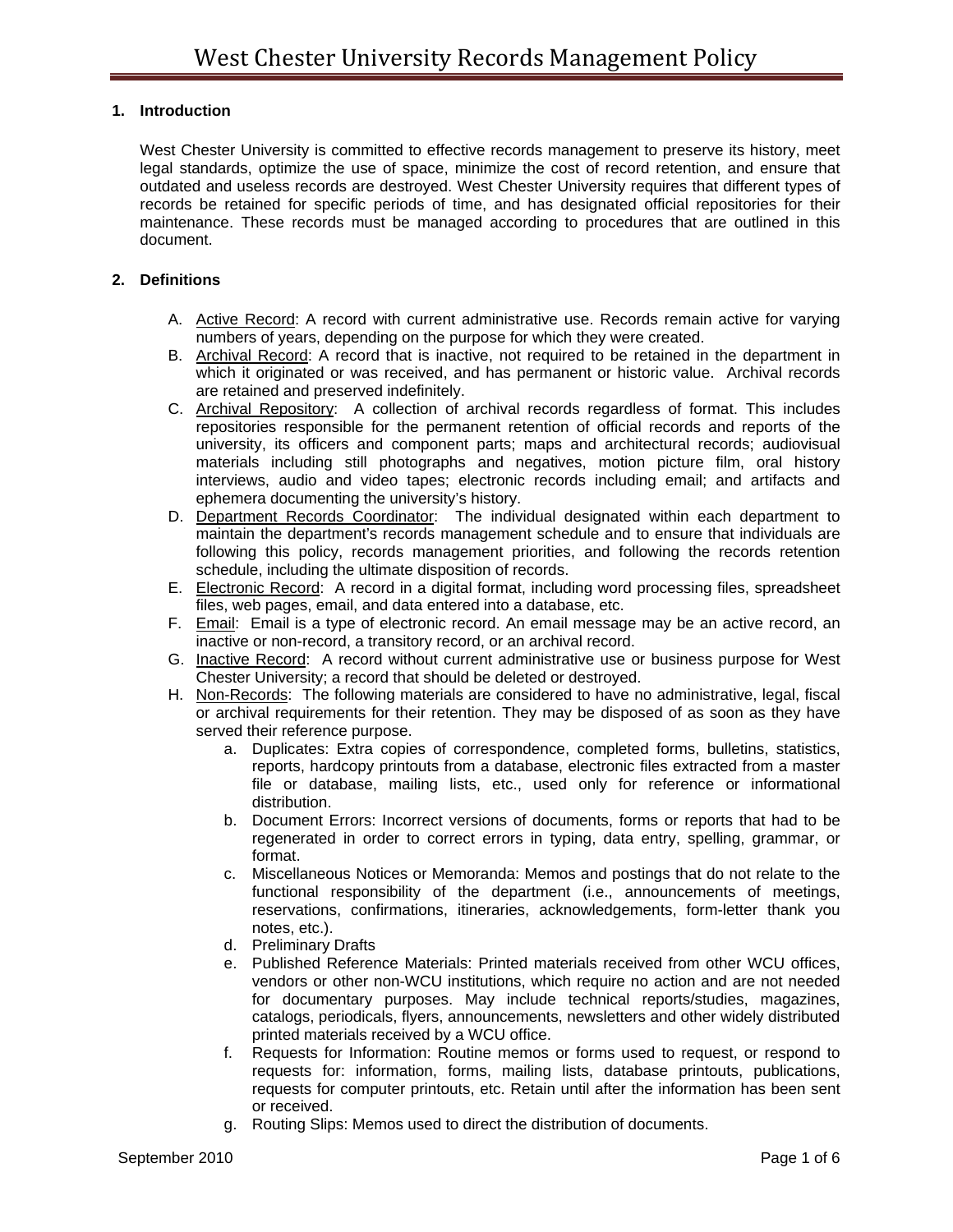- h. Stocks of Publications: Supplies (multiple copies) of departmentally-produced printed documents which are superseded, obsolete or otherwise valueless. May include program brochures, booklets, flyers, forms, catalogs, directories, manuals, posters and other informational materials produced by a department for wide distribution.
- i. Transmittal Memos: Letters and FAX cover sheets which accompany a document, report, form, etc., that do not add any substantive information to the transmitted material.
- I. Official Record: The original copy of a record (in any record format) prepared, owned, used, received, or retained in the course of university business. Repositories for these records are identified in the Records Retention Schedules.
- J. Official Repository: The unit designated as having responsibility for retention and timely destruction of particular types of official university records. Such responsibility is assigned to the unit's department records coordinator.
- K. Record: Information, regardless of physical form or characteristics, that documents a transaction or activity of the university that is created, received, or retained pursuant to law or in connection with a transaction, business, or activity.
- L. Record Category: Typically, but not necessarily, university records fall into the following categories:
	- a. Academic Administration and Management
	- b. Alumni
	- c. Deeds, Leases, Licenses, Contracts
	- d. Facilities
	- e. Financial
	- f. General Administration and Management
	- g. Health and Safety
	- h. Legal
	- i. Medical
	- j. Personnel
	- k. Public Safety
	- l. Publications, Statistical Data Documents, Reports
	- m. Risk Management
	- n. Sponsored Projects, Contracts, Grants
	- o. Student
	- p. Tax
- M. Record Format: The medium in which the record is conveyed. Examples include: handwritten, printed, recorded, photographed, micrographed, electronic (including database entries) and email (both sent and received), etc.
- N. Records Retention Schedules: Tables showing which records are retained, who is responsible for keeping them, and for what period of time. The Record Retention Schedules for West Chester University are included in the appendices to this policy.
- O. Reference Record: A record maintained for reference purposes beyond the established retention period upon approval of the respective Department Records Coordinator.
- P. Right to Know: The Commonwealth of Pennsylvania Right to Know Law, Act 3 of 2008. "Unless otherwise provided by law, a public record shall be accessible for inspection and duplication by a requester in accordance with this act."
- Q. Transitory Record: A document of short-term interest that has no lasting business value.
- R. University Archives: There is no single archival repository for records and materials at West Chester University. Consult the Records Retention Schedule for specific archival repositories at West Chester University.
- S. University Archivist: There is no West Chester University Archivist. A university archivist ordinarily has several responsibilities: 1) designating which official university records are archival; 2) effecting the transfer of archival records from the office in which they originated or were received to the University Archives at such times and in the manner and form prescribed by the Archives and subject to the appropriate retention and disposition schedules; 3) maintaining the University Archives. The University Records Management Administrator performs the first responsibility; the other responsibilities are performed by individual Department Records Coordinators. See the records retention schedules in Appendix A of this document.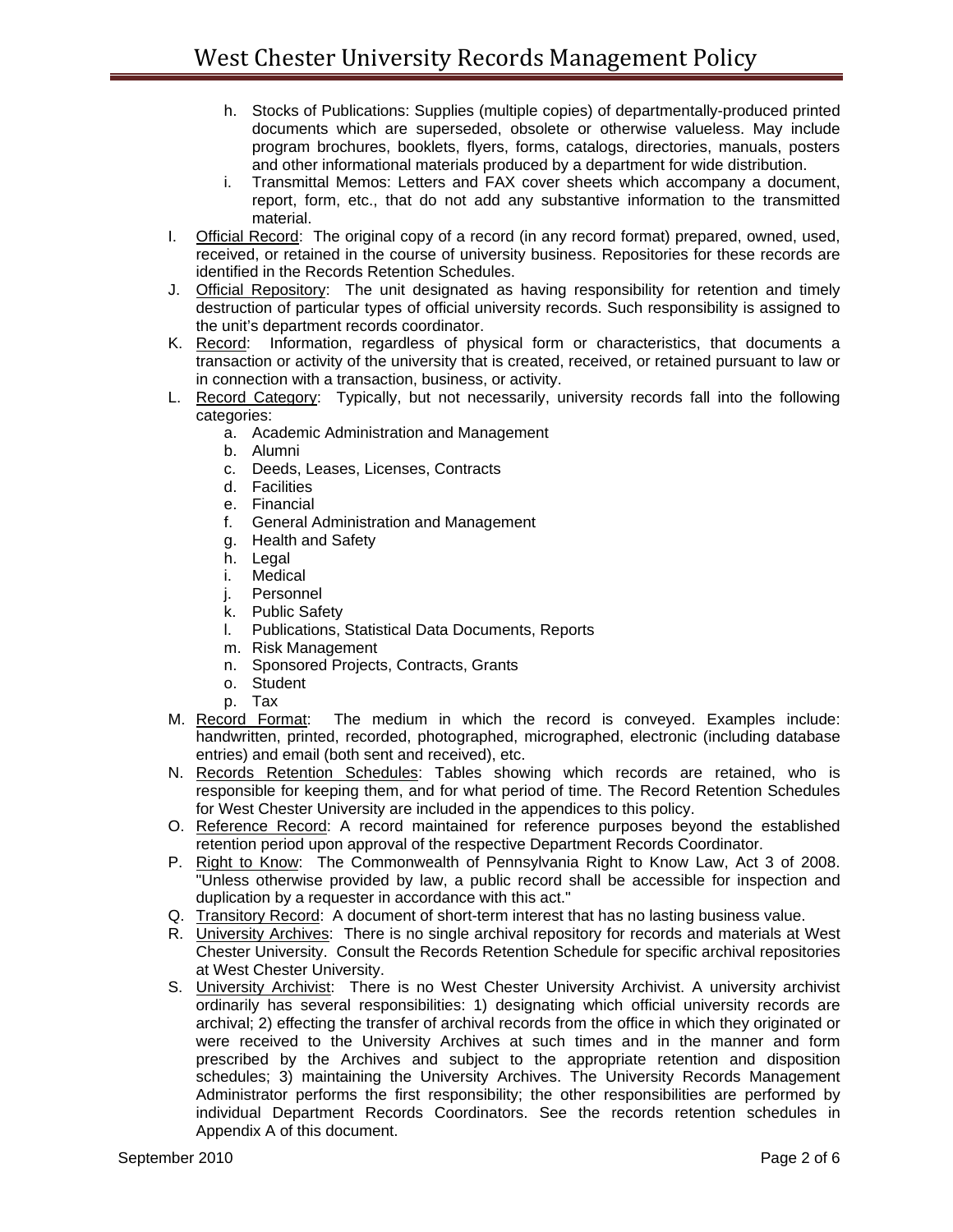- T. University Record: The original copy of a record (in any record format) prepared, owned, used, received, or retained in the course of university business. University records are the property of West Chester University
- U. University Records Management Administrator: The University Records Manager has ultimate authority for the University records management policy, including records retention. At West Chester University the Vice President for Administration and Finance is the University Records Management Administrator.

## **3. Policy**

### **A. Overview:**

West Chester University requires consistent treatment of records. Maintenance, retention, and disposal procedures for university records (see the "Definitions" Section of this document) must be followed systematically by university employees.

In addition, duplicate or multiple copies of these records, retained in locations other than official repositories (see the "Definitions" Section of this document), must also be disposed of when they no longer serve a business purpose.

This policy is intended to ensure that the university:

- meets legal standards;
- optimizes the use of space;
- minimizes the cost of record retention;
- preserves the history of the university;
- destroys outdated and useless records.

#### **B. Roles**

- 1. Executive Level: The Vice President for Administration and Finance will be responsible for policy, procedures including storage and archiving, archiving decisions, guidelines and direction, and coordination of the program.
- 2. Department Level: Each department will be responsible for its own retention schedule, business practices, and audit procedures, following the guidelines and direction from the executive level.
- 3. Facilities: The Facilities department will be responsible for providing physical record support and coordinating document storage and disposal according to the temporary document holding procedure.
- 4. Information Technology: The West Chester University Information Services Division will be responsible for providing electronic records storage and archiving according to the policies and procedures of the IS Division.

### **4. Procedures**

#### **4.1. Responsibilities for Managing Official University Records**

Departments and units that maintain university records are called "official repositories." These administrative units are responsible for establishing appropriate record retention management practices according to this policy. Each Department Records Coordinator or designee must:

- a. implement the department's and/or office's record management practices;
- b. ensure that the department's and/or office's record management practices include management of e-mail and other electronic documents;
- c. ensure that these management practices are consistent with this policy;
- d. educate staff within the administrative unit in understanding sound record management practices;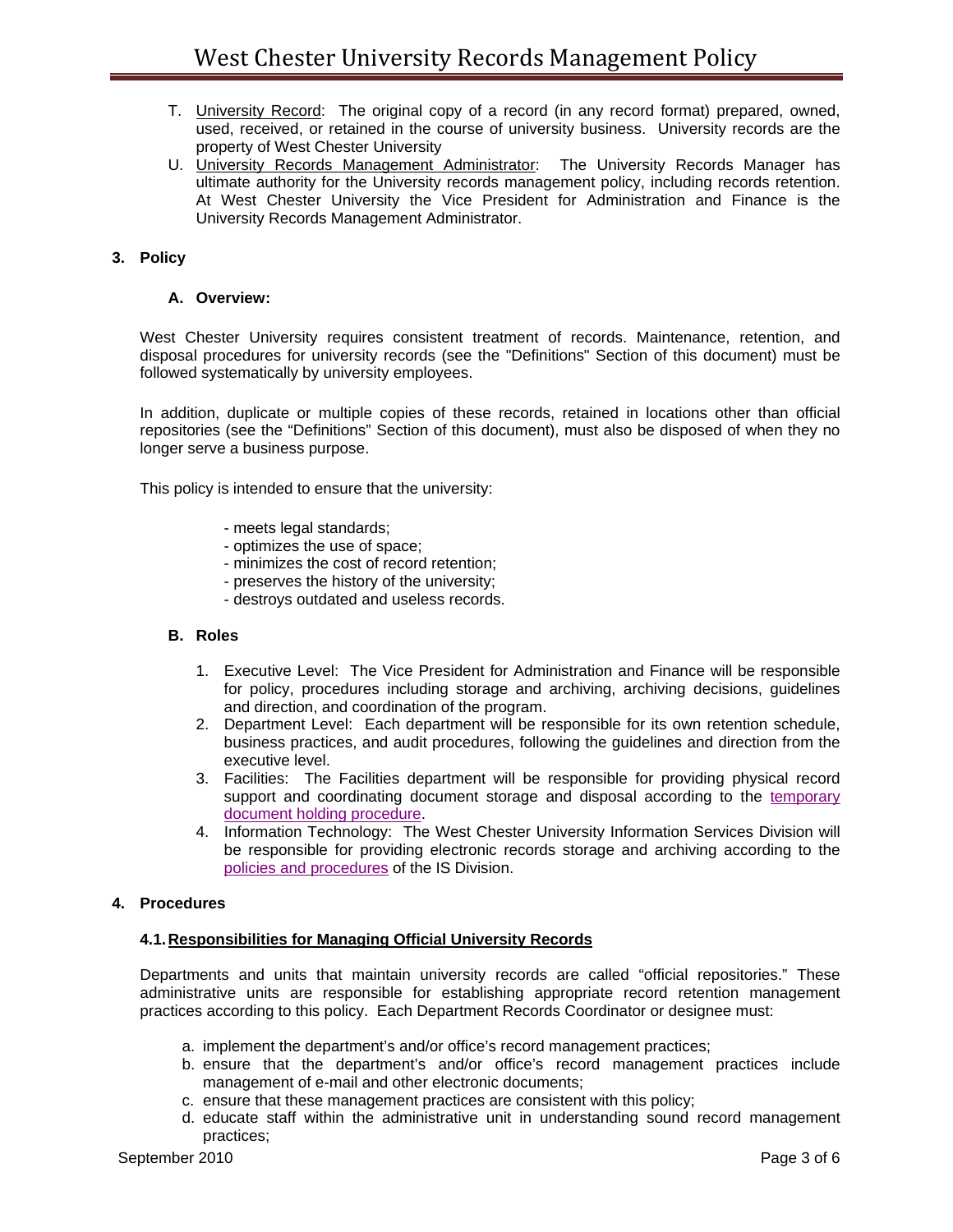- e. preserve inactive records of historic value, and transfer those records to the appropriate University repository;
- f. ensure that access to confidential files is restricted. Long term restrictions on access to selected archival records should be negotiated at the time of their transfer to the appropriate University repository;
- g. destroy inactive records that have no archival value upon passage of the applicable retention period.

If you have any questions about your responsibilities, contact the office of the University Records Management Administrator (see the "Contacts" Section of this document). This office will help you understand this policy and implement these responsibilities.

## **4.2. Preserving or Disposing of Official University Records**

When the prescribed retention period (see Records Retention & Disposal Schedule in Appendix A) for official university records has passed, a determination of whether to preserve or dispose of the documents must be made. In accord with appropriate laws and regulations the University Records Management Administrator has the ultimate responsibility and the authority to designate which records are to be discarded and which are to be retained and for what duration. Each university office and employee is responsible for reviewing records and retaining them as specified in the retention schedules of this document. This includes the review of records generated or maintained in university information systems or equipment (including mainframe, mini, and micro computing/storage systems).

• Archival Records

If you have determined that the records are archival, they must be transferred to the appropriate official repository.

Non-Archival Records

If you have determined that it is appropriate to dispose of a record, destroy it in one of the following ways:

- 1. Recycle non–confidential paper records.
- 2. Shred or otherwise render unreadable confidential records.
- 3. Erase or destroy electronically stored data.

# **4.3. Records Retention: Location and Duration**

It is the responsibility of every university office and individual retaining official records to insure compliance with this policy.

The Records Retention & Disposal Schedule {Appendix A} lists the official repositories for university records as well as how long these records must be retained.

Record retention periods may be modified by statute, regulation, judicial or administrative order, contract, pending litigation or audit requirements. Such modifications supersede the requirements listed in this policy. Suspension of record destruction required by any of these reasons will be accomplished by a notice sent out to Official Repository Offices and University Department Records Coordinators by the University Records Management Administrator, the Office of Legal Counsel, the State System Audit Office, the Office of Finance and Administration, or the Office of Sponsored Programs.

### **5. Cautions**

**5.1. No document list can be exhaustive.**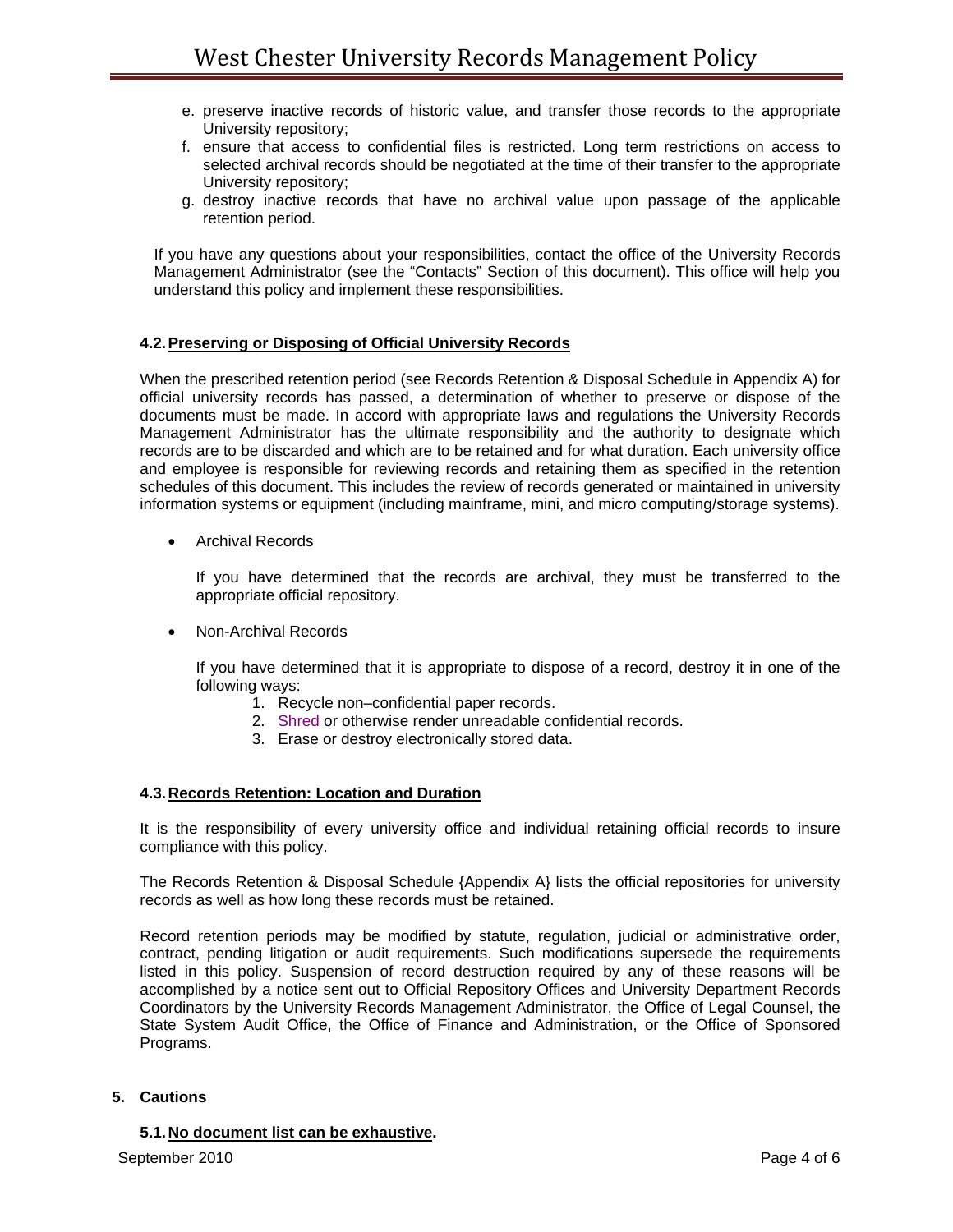Questions regarding the retention period for any specific document or class of documents not included in the records retention tables should be addressed to the University Records Management Administrator.

## **5.2. Official records shall be destroyed when they have no business function.**

Departments and units that are not official repositories and that retain duplicate or multiple copies of these university records shall dispose of them when they no longer have a business function for the University. Requests to maintain records for reference purposes beyond the retention period must be approved by the University Records Management Administrator. Any record, whether current or maintained beyond the retention period, may be subject to production in the event of legal action against the University, or in response to a request for records under the Pennsylvania Right-to-Know law.

### **6. Policy Review**

Department Records Coordinators shall periodically review records generated and maintained by their department to ensure that the requirements of this policy are met. Each department shall review its records retention schedule annually to ensure it is complete with recent changes. All changes to retention schedules are to be submitted to the University Records Management Administrator. In addition, each department shall conduct a records review and archiving process annually at the end of each fiscal year to be completed by the end of that calendar year. The University Records Management Administrator may review department's procedures to ensure adherence to the requirements of this policy.